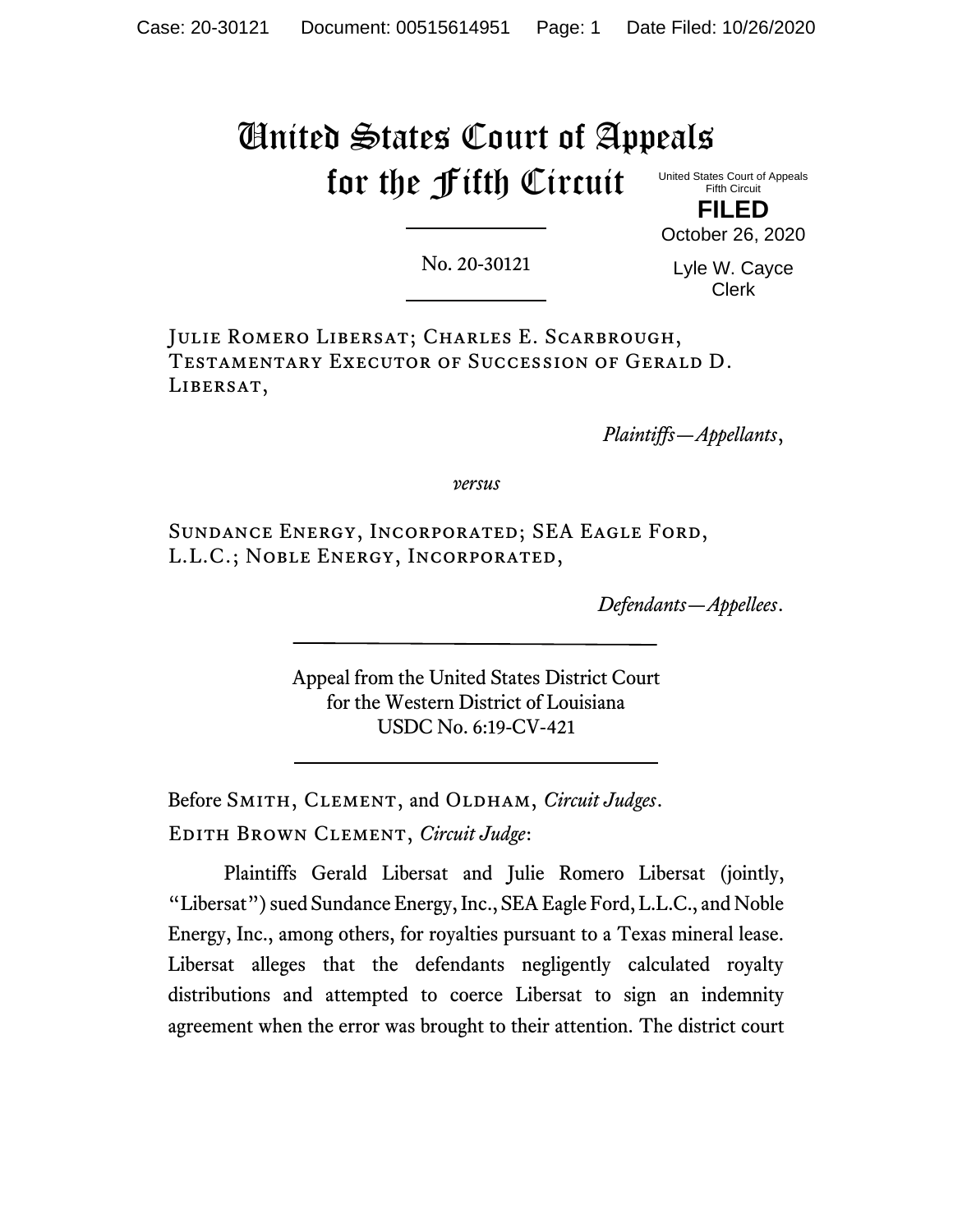dismissed all claims against Sundance, SEA Eagle, and Noble without prejudice for lack of personal jurisdiction. We AFFIRM.

# I. Facts and Proceedings

In 1984 Clayton Williams, Jr., leased the mineral rights to property in McMullen County, Texas, owned by the Libersat family, who lived in Louisiana. Williams then assigned his rights to Clayton Williams Energy, Inc. Some of those rights (the portion at issue here) were assigned to Eagle Ford Shale Exploration, LLC, which, in turn, assigned them to SEA Eagle in 2014. In 2017, Noble acquired Clayton Williams Energy. Sundance is SEA Eagle's sole member and administers royalty payments for SEA Eagle, but has no direct interest in the lease.

In 2018 Sundance transmitted division orders proposing an allocation of royalties based on an allegedly faulty mineral title opinion. The division order allegedly allocated to Libersat only a 1/3 interest—based on faulty assumptions about how original lessor May Libersat's estate had been passed down—when Libersat should have been allocated a 2/3 interest. The other 1/3 was incorrectly allocated to third parties, who allegedly ratified and collected royalties based on the erroneous division orders.<sup>1</sup>

Libersat alleges that when he alerted Sundance to its error, Sundance responded by sending a corrected division order containing an indemnity clause that would have prevented Libersat from recovering several months' worth of misallocated royalties. When Libersat refused to sign this order, Sundance allegedly ceased *all* royalty payments as leverage to force Libersat to sign the indemnifying division order.

<sup>&</sup>lt;sup>1</sup> SEA Eagle has sued Mark Libersat and Roxanne Marie Gilton—the third parties who allegedly collected the royalties to which Libersat is entitled—in Texas state court to recover the erroneous payments.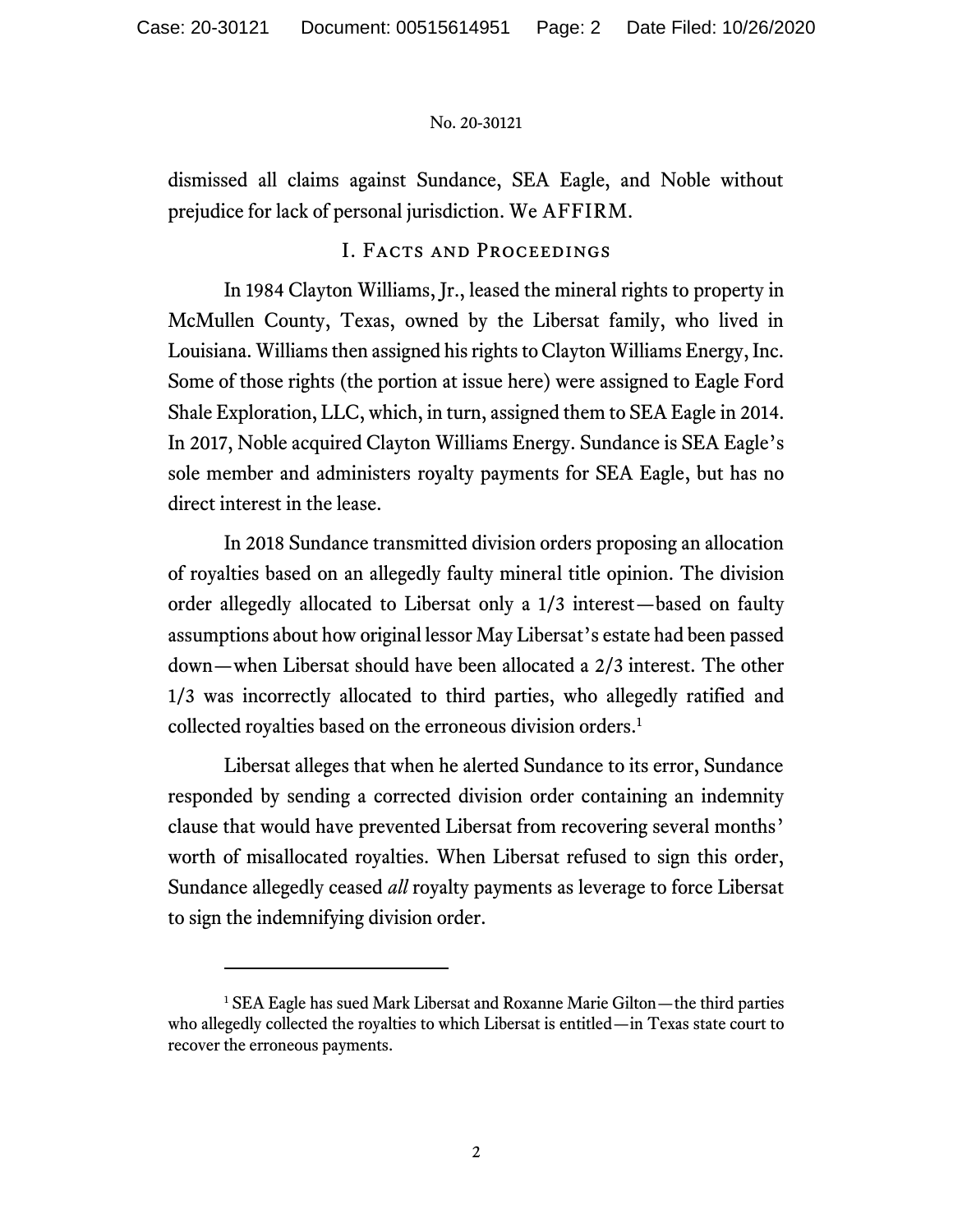Libersat sued in Louisiana state court. SEA Eagle and Sundance removed the case to the Federal District Court for the Western District of Louisiana, then moved to dismiss for lack of personal jurisdiction, lack of subject matter jurisdiction, and improper venue. Shortly thereafter, Noble also moved to dismiss on similar grounds.

The district court found that none of the three defendants were sufficiently "at home" in Louisiana to justify general personal jurisdiction, nor did any have sufficient minimum contacts related to the cause of action to justify specific personal jurisdiction. So the district court dismissed without prejudice. The district court considered but declined to rule on the defendants' argument that the local action rule precluded subject matter jurisdiction. Libersat timely appealed.

# II. Standard of Review

We review a district court's decision to dismiss for lack of personal jurisdiction de novo. *Halliburton Energy Servs., Inc. v. Ironshore Specialty Ins. Co.*, 921 F.3d 522, 539 (5th Cir. 2019). Although the plaintiffs bear the burden of establishing jurisdiction over the defendants, the plaintiffs are only required to make a prima facie showing because the district court did not hold an evidentiary hearing. *Johnston v. Multidata Sys. Int'l. Corp.*, 523 F.3d 602, 609 (5th Cir. 2008). We will accept as true the uncontroverted allegations in the complaint and resolve factual conflicts in favor of the plaintiffs. *Halliburton Energy Servs.*, 921 F.3d at 539.

# III. Discussion

"A 'federal court sitting in diversity may assert jurisdiction if (1) the state's long-arm statute' allows it; and (2) exercising jurisdiction would not violate the Due Process Clause of the Fourteenth Amendment." *Halliburton Energy Servs.*, 921 F.3d at 539 (quoting *Cycles, Ltd. v. W.J. Digby, Inc.*, 889 F.2d 612, 616 (5th Cir. 1989)). Because "[t]he limits of the Louisiana Long-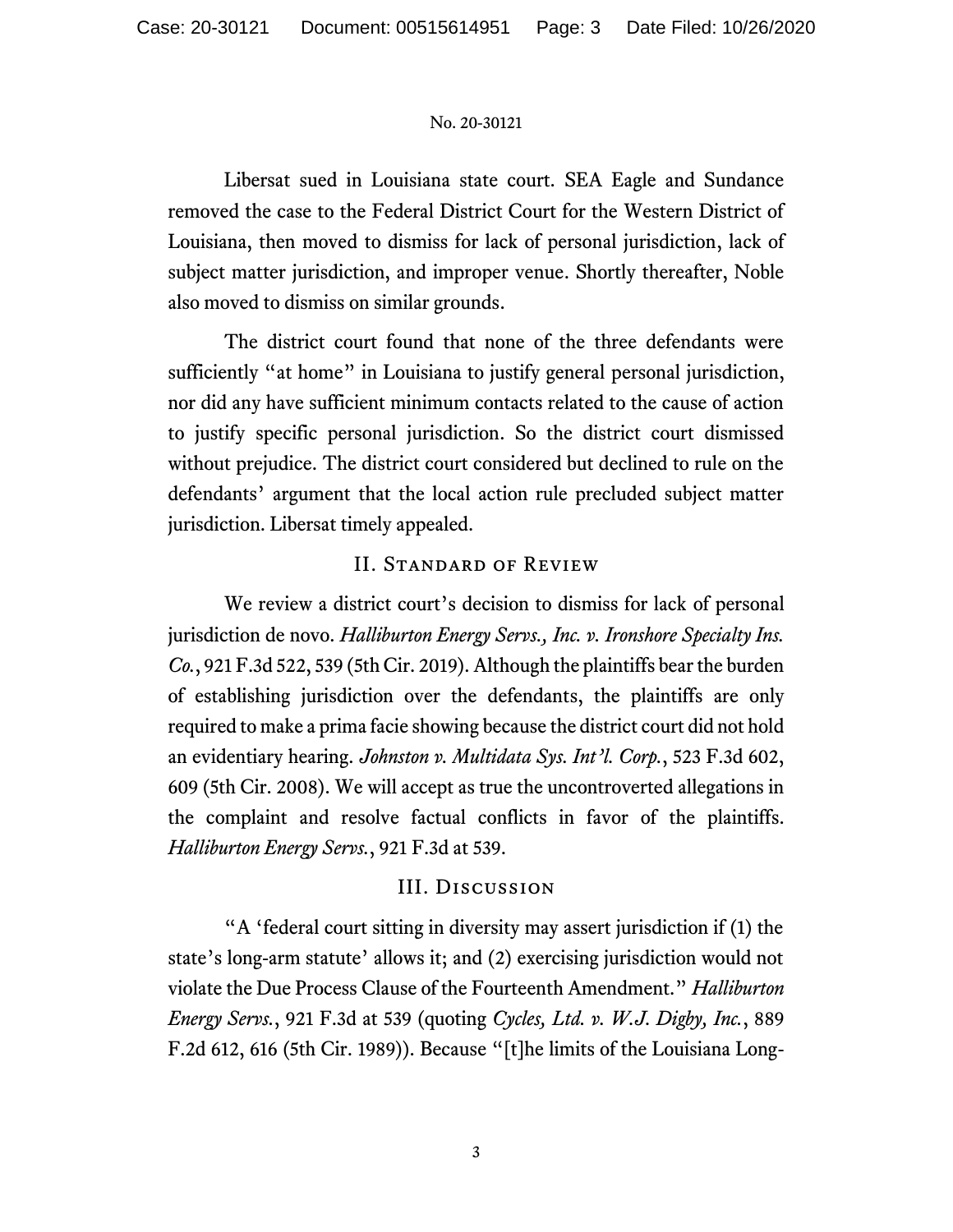arm Statute and the limits of constitutional due process are" effectively "coextensive," *Petroleum Helicopters, Inc. v. Avco Corp.*, 513 So. 2d 1188, 1192 (La. 1987), the sole inquiry is whether exercising jurisdiction would violate the Due Process Clause, *see Walk Haydel & Assocs., Inc. v. Coastal Power Prod. Co.*, 517 F.3d 235, 242–43 (5th Cir. 2008).

A court may exercise personal jurisdiction based on specific or general jurisdiction. Although Libersat argued to the district court that Louisiana courts could exercise personal jurisdiction based on either theory, he has since abandoned the general jurisdiction argument. This is wise, as Noble is a Delaware corporation with its principal place of business in Houston, Texas, Sundance is a Colorado corporation with its principal place of business in Denver, Colorado, and SEA Eagle is a Texas limited liability company with its principal place of business in Colorado and with Sundance as its sole member. No defendant has the type of continuous and systematic contacts with Louisiana that would "render [it] essentially at home in the forum State." *See Daimler AG v. Bauman*, 571 U.S. 117, 139 (2014) (quoting *Goodyear Dunlop Tires Operations, S.A. v. Brown*, 564 U.S. 915, 919 (2011)).

Thus, we consider only specific jurisdiction. We use a three-step analysis that asks

(1) whether the defendant has minimum contacts with the forum state, i.e., whether it purposely directed its activities toward the forum state or purposefully availed itself of the privileges of conducting activities there; (2) whether the plaintiff's cause of action arises out of or results from the defendant's forum-related contacts; and (3) whether the exercise of personal jurisdiction is fair and reasonable.

*Seiferth v. Helicopteros Atuneros, Inc.*, 472 F.3d 266, 271 (5th Cir. 2006) (quoting *Nuovo Pignone, SpA v. Storman Asia M/V*, 310 F.3d 374, 378 (5th Cir. 2002)).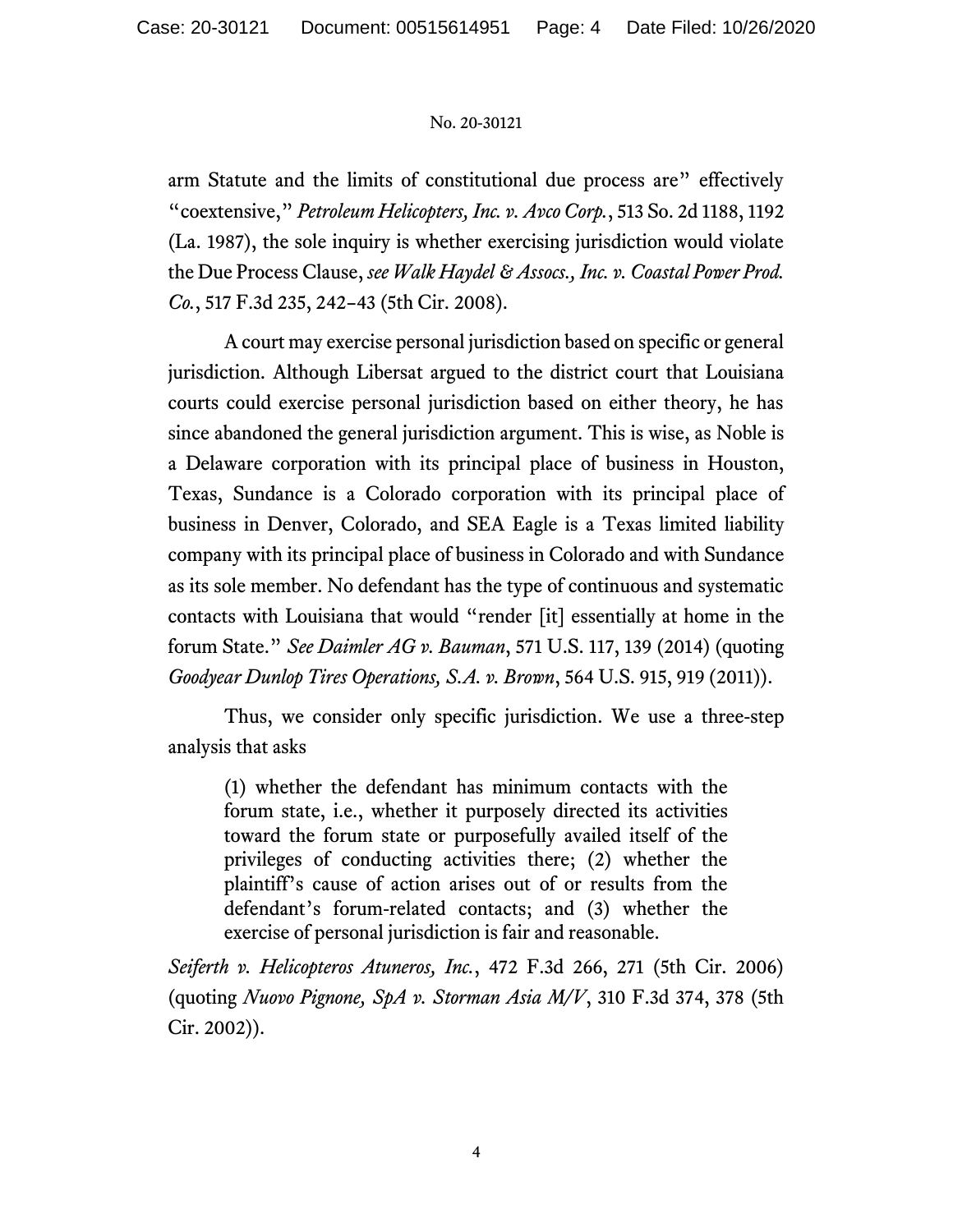A.

Before we can examine the defendants' alleged jurisdictional contacts, we must address Libersat's pervasive effort to join together all of the various defendants' contacts into a single corpus for consideration. To decide whether the defendants have sufficient minimum contacts, we must first decide *which* alleged contacts to consider for each defendant. Libersat argues that, because they are solidary obligors,<sup>2</sup> each defendant's respective contacts with Louisiana should be imputed to every other defendant. Libersat asks, "If two corporations are obligated for the same performance and can be judicially sanctioned for conduct related to said obligation irrespective of the presence of the other, are they not alter egos?"

No, they are not. Sharing liability is not the same as sharing an identity. As our colleagues in the Ninth Circuit explained, "Liability and jurisdiction are independent. . . . Regardless of their joint liability, jurisdiction over each defendant must be established individually." *Sher v. Johnson*, 911 F.2d 1357, 1365 (9th Cir. 1990). Lumping defendants together for jurisdictional purposes merely because they are solidary obligors "is plainly unconstitutional." *Rush v. Savchuk*, 444 U.S. 320, 332 (1980). Libersat's reliance on solidary liability arising specifically from the assignment of a lease is unavailing. Courts that have looked at assignor / assignee relationships have "determined that an assignee does not step automatically into the shoes of the assignor for purposes of personal jurisdiction." *Purdue Rsch. Found. v. Sanofi-Synthelabo, S.A.*, 338 F.3d 773, 784 (7th Cir. 2003) (collecting cases).

<sup>2</sup> Solidary liability is Louisiana's civil-law analogue for joint and several liability. *In re Hari Aum, LLC*, 714 F.3d 274, 277 n.1 (5th Cir. 2013) (citing Black's Law Dictionary 1521 (9th ed. 2009)).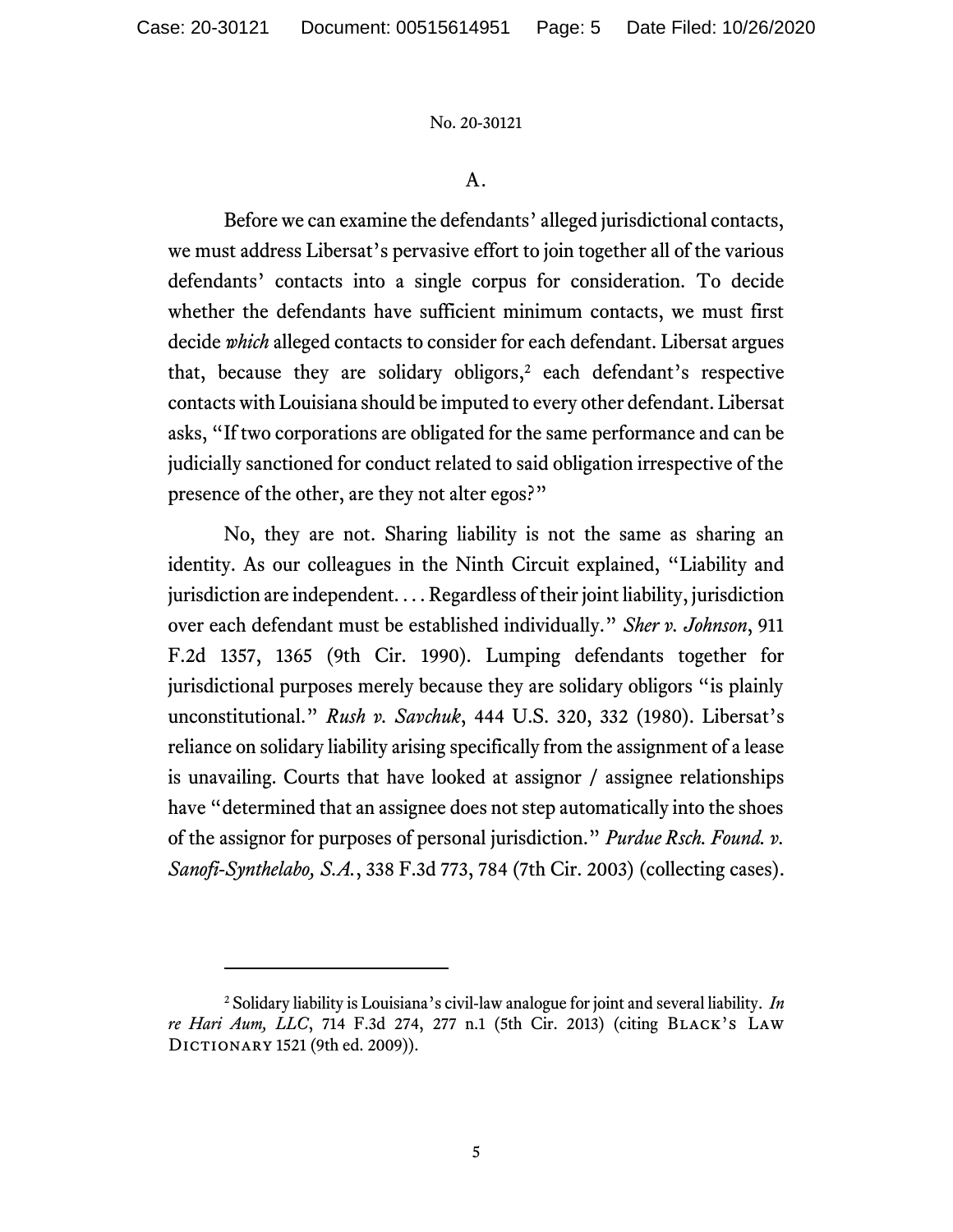Without more, the Constitution does not permit us to impute the jurisdictional contacts of each defendant to all the others.

Although joint liability is not a permissible basis for imputing the jurisdictional contacts of one defendant to another, imputing contacts may be permissible where defendants form certain relationships. Libersat argues that the defendants may be linked via such relationships, including agency, *In re Chinese-Manufactured Drywall Prods. Liab. Litig.*, 753 F.3d 521, 534 (5th Cir. 2014), alter ego, *Jackson v. Tanfoglio Giuseppe, S.R.L.*, 615 F.3d 579, 586– 87 (5th Cir. 2010), or successor-entity relationships, *Patin v. Thoroughbred Power Boats Inc.*, 294 F.3d 640, 653–54 (5th Cir. 2002). Purely for the sake of convenience, we will assume that some of these relationships may apply and thereby arrange the defendants into two groups.

It is far from clear that Libersat has alleged sufficient facts to find that Sundance is merely an alter ego of SEA Eagle. *See Jackson*, 615 F.3d at 587– 88 (refusing to impute contacts among closely-affiliated entities where their "brands and products appear identical and their business relationships are deeply intertwined," and they shared office space, phone numbers, and directors). However, Sundance appears to have conducted business on behalf of SEA Eagle, including handling royalty payments, procuring the title opinion at issue, and communicating with lessors. Thus, for the sake of convenience, we will assume—without deciding—that SEA Eagle and Sundance can be treated collectively hereinafter as the "Sundance Defendants," which is the first group.

We also assume—without deciding—that Clayton Williams, Jr.'s, contacts can be imputed to Clayton Williams Energy (as alter egos), and then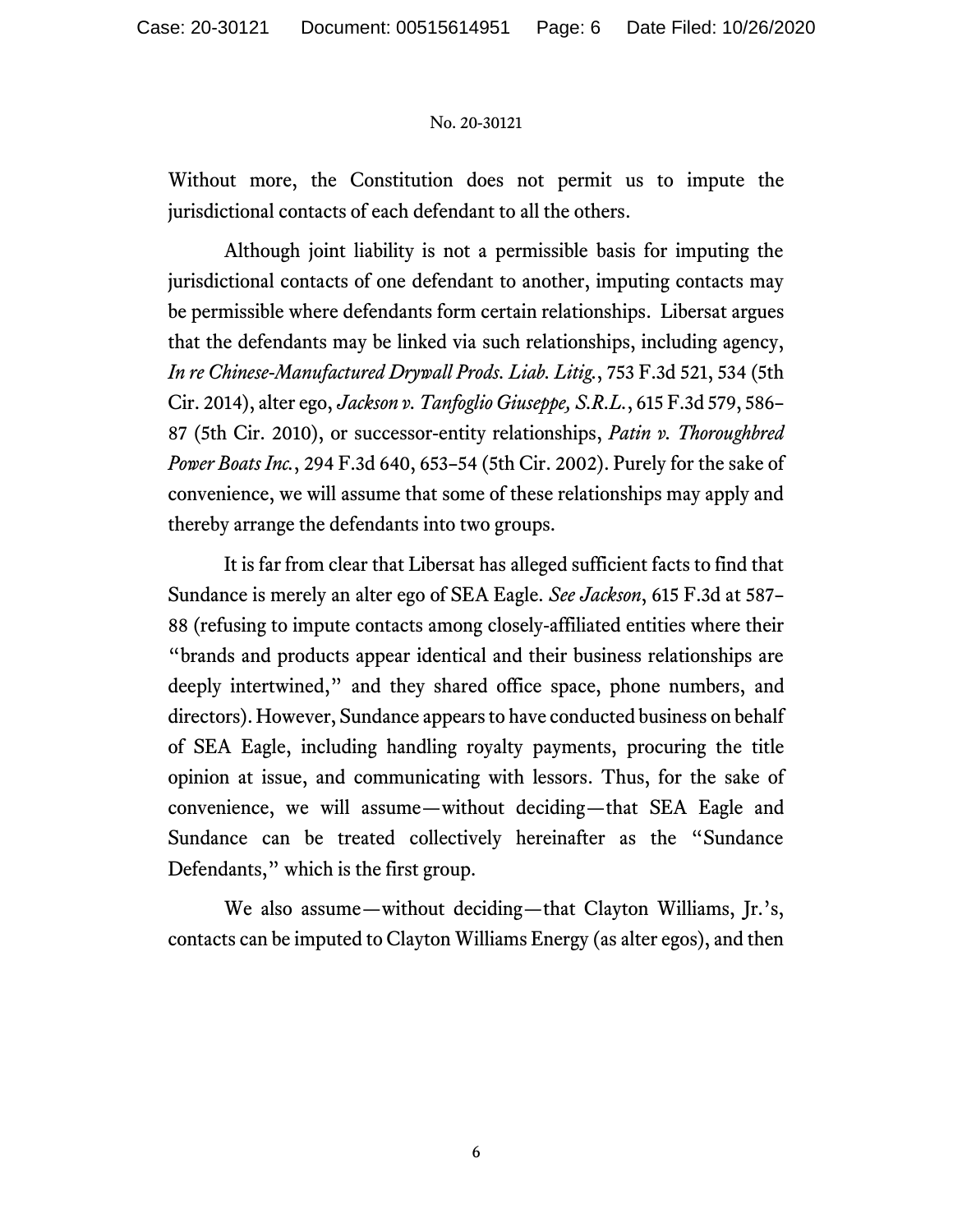on to Noble (as successor to Clayton Williams Energy).<sup>3</sup> This is the second group of entities whose contacts we will consider imputed to one another.

Libersat does not allege any facts to indicate that SEA Eagle and Sundance are connected to Noble or Clayton Williams Energy in any way beyond their respective involvement in the lease at issue—whether as agent, alter ego, or successor. There is no evidence or allegation of any relationship that would allow Clayton Williams's contacts to be imputed to Sundance, or Sundance's contacts to be imputed to Noble. Thus, there is no basis to impute any of the contacts of one group to the other.

B.

Having thus split defendants into two groups, we can now turn to the contacts that are attributable to each group to examine whether they are sufficient for specific personal jurisdiction.

# (1)

Noble's alleged contacts with Louisiana include maintaining an active business presence in Louisiana, ratifying the Sundance Defendants' actions, negotiating the lease in Louisiana (imputed through Clayton Williams), and sending royalties for over 30 years to Louisiana.

Libersat's allegations about Noble's general business presence in Louisiana, including registering to do business and being involved in unrelated lawsuits, are inapposite. Libersat relies solely on a theory of specific

<sup>3</sup> Whether Noble is a "mere continuation" of Clayton Williams Energy, *see Patin*, 294 F.3d at 649, or Clayton Williams Energy can be treated as an alter ego of Clayton Williams, Jr., via a veil-piercing analysis is unclear, since neither Libersat nor the district court engaged in any substantial analysis along those lines. In any case, like the district court, we find that Libersat has failed to make the requisite showing of minimum contacts regardless, and so decline to engage in this analysis in the first instance.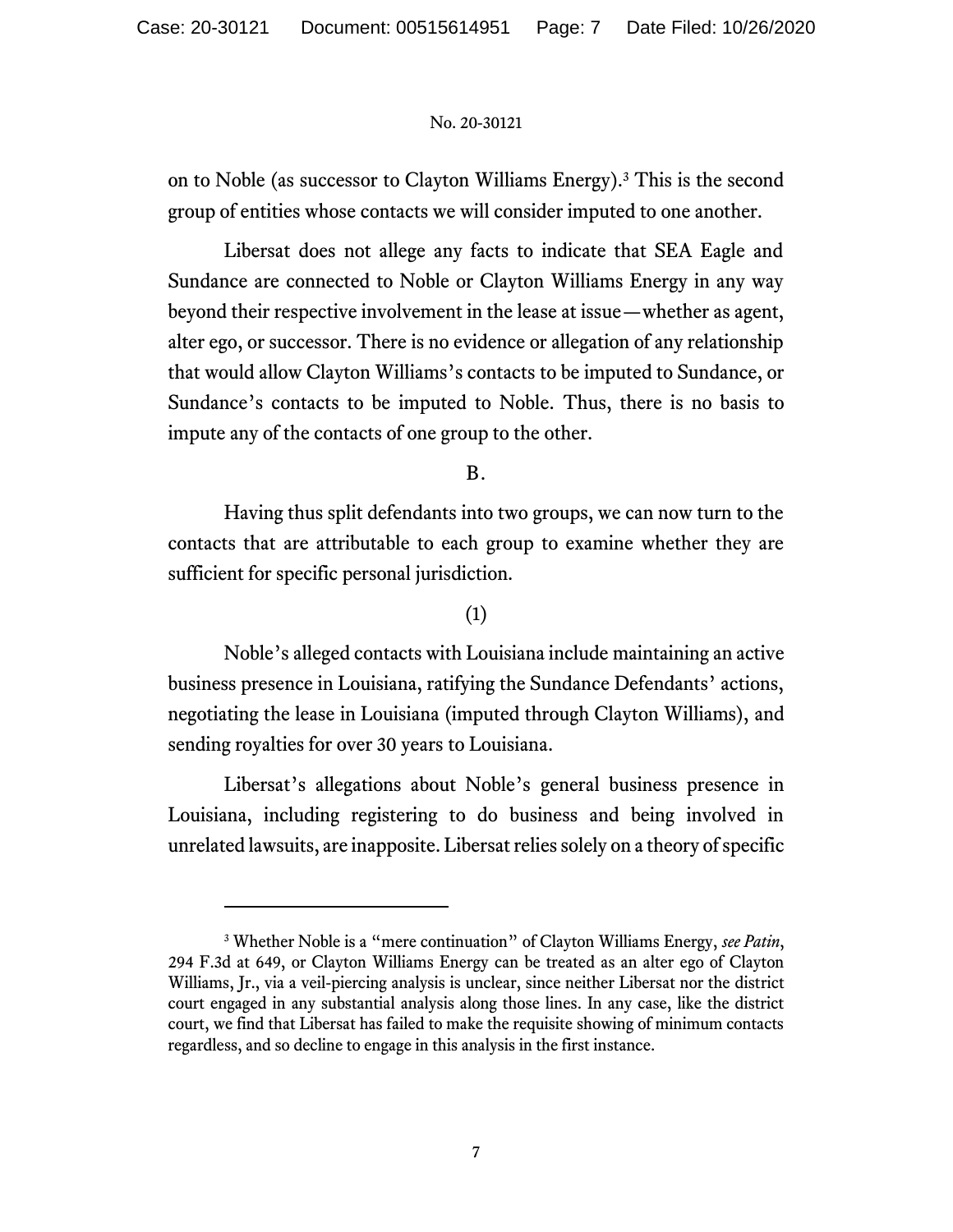jurisdiction, which requires that "the controversy arise  $\lceil \cdot \rceil$  out of or  $\lceil \cdot \rceil$  relate  $\lceil \cdot \rceil$ to the defendant[']s contacts with the forum state." *Freudensprung v. Offshore Tech. Servs., Inc.*, 379 F.3d 327, 343 (5th Cir. 2004). By definition, none of the unrelated lawsuits or business connections Libersat offers are related to this lawsuit, so they are irrelevant to specific jurisdiction.

Libersat's allegation that Noble has somehow ratified Sundance's conduct is similarly unavailing. Ratification is an agency theory, whereby a person may be bound "if the actor acted or purported to act as an agent on the person's behalf." RESTATEMENT (THIRD) OF AGENCY  $\S$  4.03 (AM. LAW INST. 2006). Sundance is an assignee, not an agent of Noble; Sundance, so far as we can tell from the record here, has *never* "acted or purported to act as an agent" of Noble, in this or any other matter. Noble was never in a position to ratify any conduct by Sundance, nor is there reason to believe it did.

Finally, assuming—again, without deciding—that payments by Clayton Williams Energy or negotiations by Clayton Williams, Jr., can be attributed to Noble, we nonetheless conclude that there is no sufficient connection to the instant litigation. Specific jurisdiction is "a claim-specific inquiry." *Seiferth*, 472 F.3d at 274. Libersat's claim must "arise[ ] out of or result[ ] from" Noble's contacts with Louisiana. *Id*. at 271 (citation omitted). Clayton Williams Energy assigned its interest in the relevant portion of the lease to Eagle Ford Shale Exploration in 2014, which then assigned it to SEA Eagle. Noble acquired Clayton Williams Energy in 2017. The conduct at issue occurred in 2017–2018.

As the district court noted, Libersat's claims "arise out of royalty payments and alleged errors in division orders." There is no allegation of wrongdoing associated with Williams's negotiations in the mid-1980s and Libersat explicitly disclaimed any allegation that Noble had improperly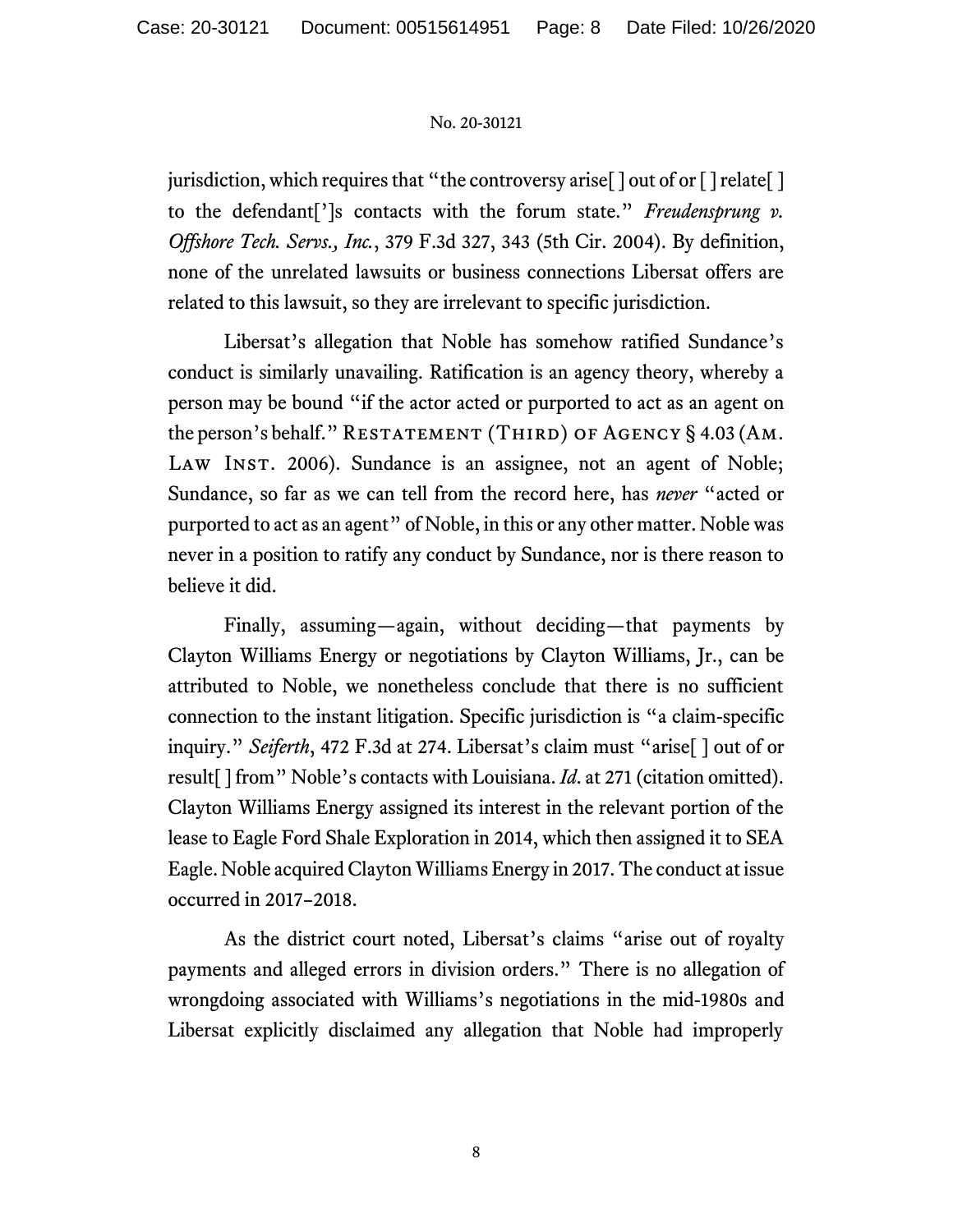performed its duties under the lease.<sup>4</sup> Noble no longer had an interest in the relevant portion of the lease when the conduct at issue occurred. Libersat's claims do not arise out of the negotiations and past royalty payments,<sup>5</sup> so Libersat cannot use Clayton Williams's interactions with the Libersat family to establish minimum contacts for specific personal jurisdiction in this case.

None of Noble's alleged contacts imputed through Clayton Williams, Jr., or Clayton Williams Energy are meaningfully related to Libersat's claims. Libersat has thus failed to allege that Noble has the requisite minimum contacts for Louisiana courts to exercise specific personal jurisdiction.

# (2)

By contrast to Noble, the Sundance Defendants have at least some contacts with Louisiana that are related to Libersat's claims. The question remains, however, whether these contacts suffice for the "purposefully established 'minimum contacts' in the forum State" that are "the constitutional touchstone" of personal jurisdiction. *Asahi Metal Indus. Co., v. Superior Court of Cal., Solano Cnty.*, 480 U.S. 102, 108–09 (1987) (quoting *Burger King Corp. v. Rudzewicz*, 471 U.S. 462, 474 (1985)). This, in turn, requires that the contacts evince some intent by the defendant to "purposefully avail[ ] itself of the privilege of conducting activities within the forum State, thus invoking the benefits and protections of its laws." *Id*. at 109 (quoting *Burger King*, 471 U.S. at 475).

<sup>4</sup> The only allegation related to Noble's performance is that Noble should have intervened to prevent or correct Sundance's conduct, but nothing in the record would permit us to find that Noble had any such duty or any ability to affect Sundance's conduct.

<sup>&</sup>lt;sup>5</sup> Even if they did, "merely contracting with a resident of the forum state does not establish minimum contacts." *Monkton Ins. Servs., Ltd. v. Ritter*, 768 F.3d 429, 433 (5th Cir. 2014) (quoting *Moncrief Oil Int'l Inc. v. OAO Gazprom*, 481 F.3d 309, 311 (5th Cir. 2007)).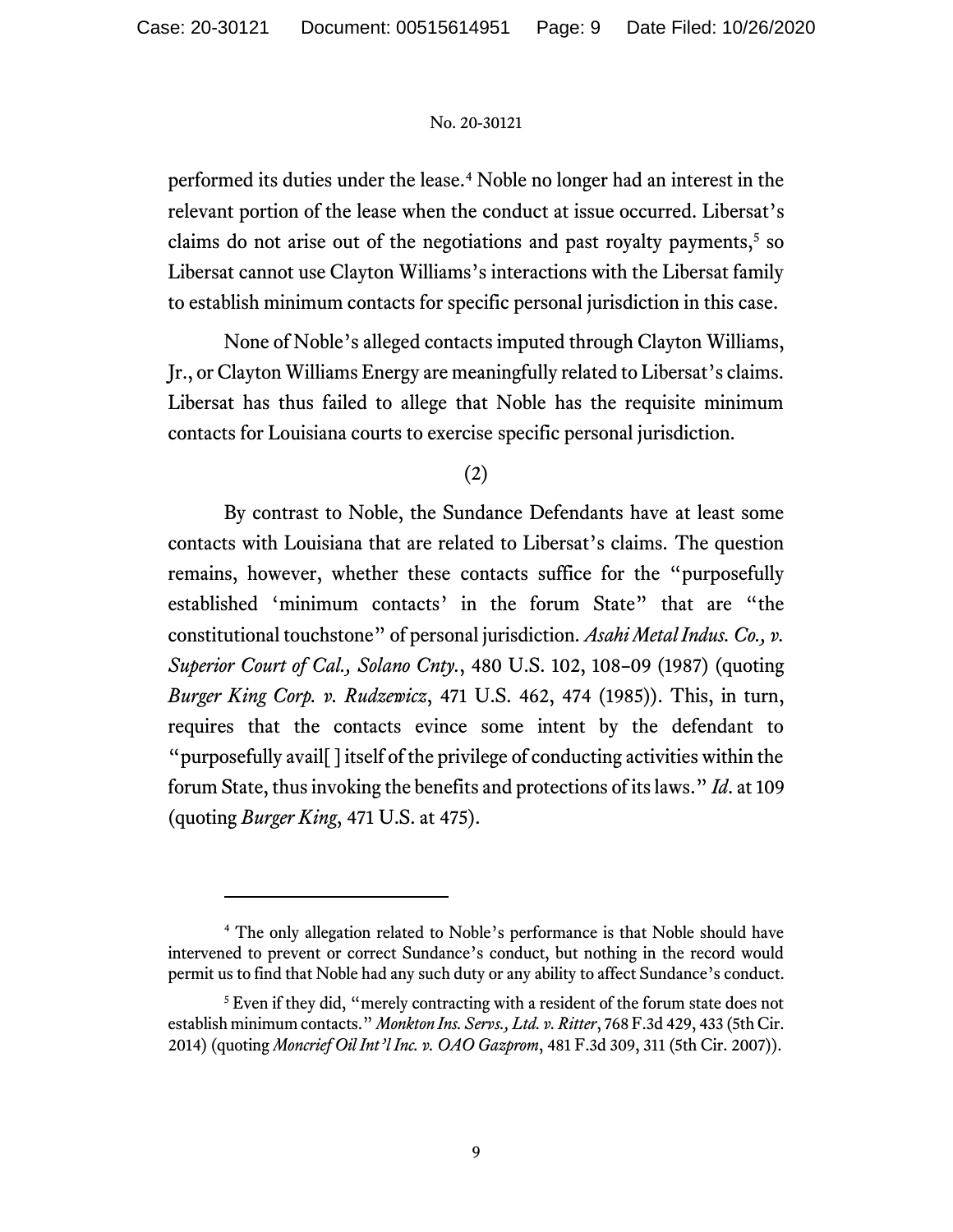Because we decline to impute the contacts of unrelated entities to the Sundance Defendants, their only relevant contacts are (1) contracting to assume a Texas mineral lease associated with a Louisiana lessor, (2) sending an unknown number of payments to Louisiana (far fewer than the 30 years' worth alleged by Libersat, since the lease was assigned to SEA Eagle in 2014), and (3) sending division orders and communications about the lease to Libersat in Louisiana.

On the other hand, the Sundance Defendants acquired the lease from a Texas company, for mineral rights on land in Texas, all documentation of which was recorded in Texas, for the purpose of operating wells and extracting resources in Texas. The assignment from Eagle Ford Shale to SEA Eagle specified that the assignment would be governed by Texas law, and the original lease between Williams and the Libersats did not include any choice of law provision to counter the expectation that Texas law would control. The primary activities contemplated by the contract were carried out in Texas, and administration of the contract (sending of payments, etc.) was done in Colorado.

The Sundance Defendants' limited contacts with Louisiana are insufficient to show that they "purposefully availed [themselves] of the privilege of conducting activities within the forum state, thus invoking the benefits and protection of its laws." *Holt Oil & Gas Corp. v. Harvey*, 801 F.2d 773, 777 (5th Cir. 1986).

"The 'purposeful availment' element ensures that a defendant will not be haled into court in a jurisdiction solely as a result of random, fortuitous, or attenuated contacts or the unilateral activity of another person or third party." *Choice Healthcare, Inc. v. Kaiser Found. Health Plan of Colo.*, 615 F.3d 364, 369 (5th Cir. 2010). None of the Sundance Defendants' activities in assuming a Texas lease to conduct activities in Texas suggest an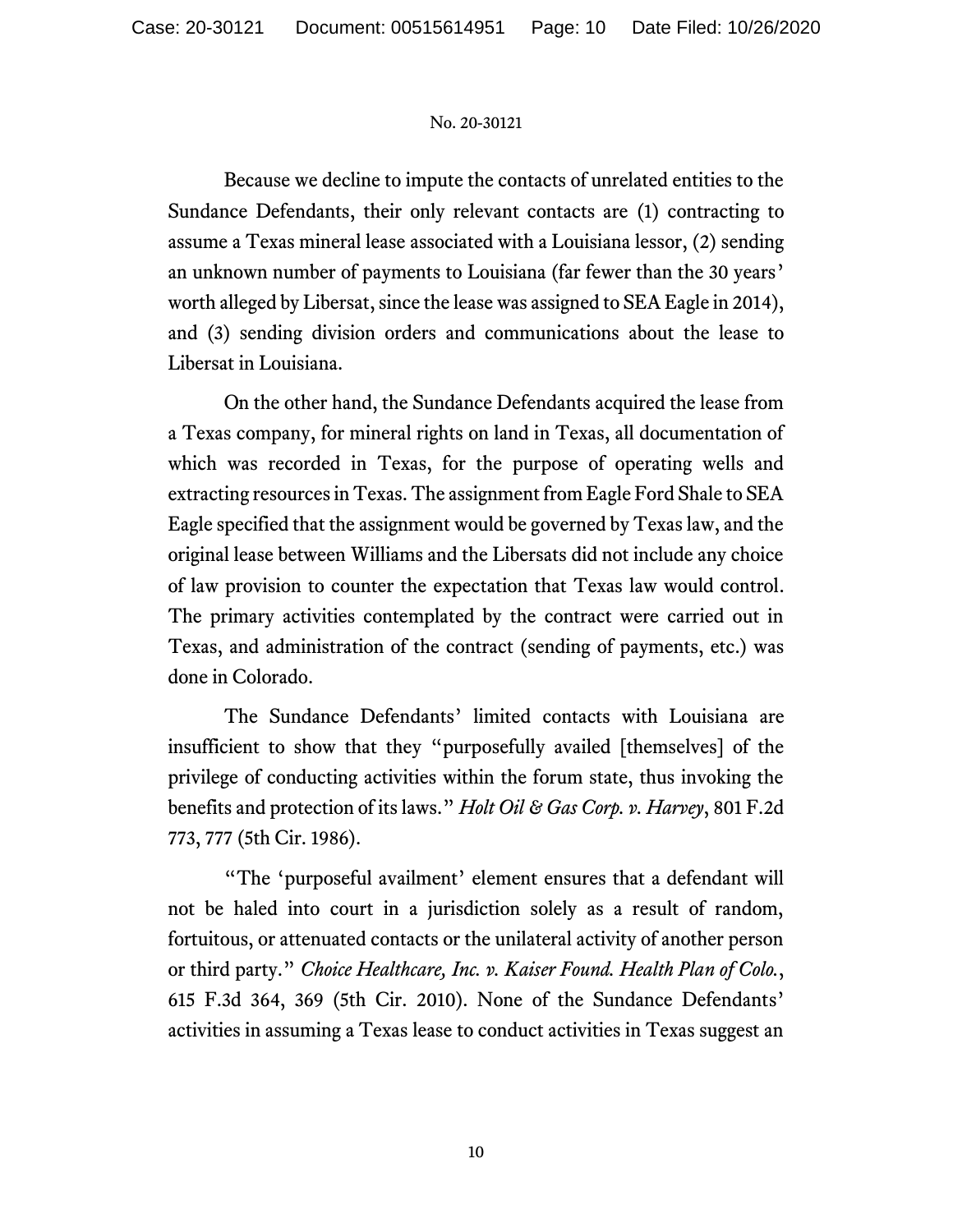intention to purposefully avail themselves of the privilege of conducting activities in Louisiana or to invoke the benefits and protections of its laws. *Hanson v. Denckla*, 357 U.S. 235, 253 (1958). The fact that the landowner to whom royalty checks were due happened to reside in Louisiana is, itself, the type of fortuitus connection to the proposed forum that this court has repeatedly held is not sufficient for specific personal jurisdiction.

This court's holding in *Holt Oil & Gas Corp.* is particularly instructive. There, the defendant's contacts with the forum (Texas) included (1) entering into a contract with a Texas corporation, (2) sending joint operating agreements to Texas, (3) sending checks to Texas, and (4) engaging in "extensive telephonic and written communication" with the Texan plaintiff. 801 F.2d at 777–78. Those contacts were insufficient. *Id*. at 778; *see also Freudensprung*, 379 F.3d at 344 ("[T]his Court has repeatedly held that the combination of mailing payments to the forum state, engaging in communications related to the execution of and performance of the contract, and the existence of a contract between the nonresident defendant and a resident of the forum are insufficient to establish [ ] minimum contacts[.]")*.*

Similarly, the Sundance Defendants (1) assumed a contract with a Louisiana resident, (2) sent division orders to Louisiana, (3) sent checks to Louisiana, and (4) engaged in written communication with the plaintiffs, who lived in Louisiana. Without more, a court may not constitutionally exercise specific personal jurisdiction.

In a final bid to provide that something more, Libersat alleges the Sundance Defendants have committed an intentional tort that, by harming him in Louisiana, provides a sufficient contact with Louisiana. *See Calder v. Jones*, 465 U.S. 783, 791 (1984). Libersat's argument misunderstands the "effects theory" of *Calder* and its progeny. As the Supreme Court would later clarify, the "proper question is not where the plaintiff experienced a